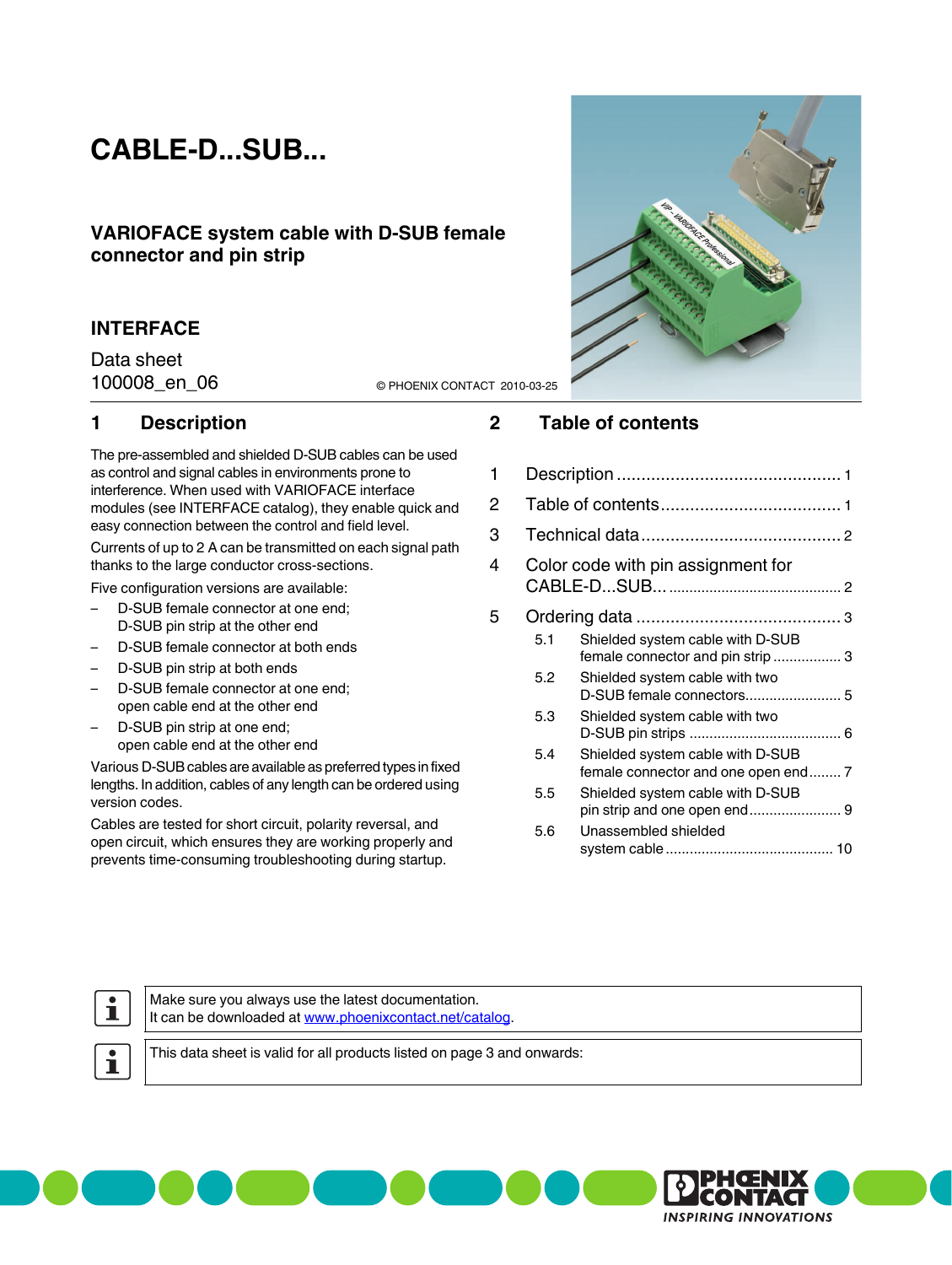# <span id="page-1-0"></span>**3 Technical data**

| <b>General data</b>                                    |       |                                                                                |                                  |                                                          |  |  |
|--------------------------------------------------------|-------|--------------------------------------------------------------------------------|----------------------------------|----------------------------------------------------------|--|--|
| Maximum permissible operating voltage                  |       | 125 V AC/DC                                                                    |                                  |                                                          |  |  |
| Maximum permissible current carrying capacity per path |       |                                                                                | 2A                               |                                                          |  |  |
| Maximum conductor resistance                           |       |                                                                                | $0.09 \Omega/m$                  |                                                          |  |  |
| Ambient temperature range                              |       |                                                                                | $-20^{\circ}$ C  50 $^{\circ}$ C |                                                          |  |  |
| Shield                                                 |       |                                                                                |                                  | Tinned copper braided shield, approximately 85% covering |  |  |
| Insertion/withdrawal cycles                            |       |                                                                                | > 200                            |                                                          |  |  |
| Conductor cross-section                                |       |                                                                                | 24 AWG/0.25 mm <sup>2</sup>      |                                                          |  |  |
| Outside diameter                                       |       |                                                                                |                                  |                                                          |  |  |
| 9-pos.<br>$15$ -pos.<br>25-pos.<br>37-pos.<br>50-pos.  |       | $7.5 \text{ mm}$<br>9 <sub>mm</sub><br>$10.5$ mm<br>$12 \text{ mm}$<br>13.5 mm |                                  |                                                          |  |  |
| <b>Dimensions of the D-SUB</b><br>connector            | A     | B                                                                              | $\mathbf{C}$                     | <b>Dimensional drawing</b>                               |  |  |
| 9-pos.                                                 | 35 mm | 31.5 mm                                                                        | 15.5 mm                          | в<br>·c→                                                 |  |  |
| $15$ -pos.                                             | 35 mm | 40 mm                                                                          | 15.5 mm                          |                                                          |  |  |
| 25-pos.                                                | 38 mm | 53.5 mm                                                                        | 15.5 mm                          | M<br>Ø                                                   |  |  |
| 37-pos.                                                | 51 mm | 70.5 mm                                                                        | $16 \text{ mm}$                  | ⋖                                                        |  |  |
| 50-pos.                                                | 51 mm | 68 mm                                                                          | 18.5 mm                          | U<br>u                                                   |  |  |

# <span id="page-1-1"></span>**4 Color code with pin assignment for CABLE-D...SUB...**

| <b>Number of</b> | <b>PIN</b>     | <b>Conductor color</b> |         | <b>Number of</b> | <b>PIN</b> | <b>Conductor color</b> |            |
|------------------|----------------|------------------------|---------|------------------|------------|------------------------|------------|
|                  | 1              | White                  | (WH)    |                  | 26         | Brown/black            | (BN/BK)    |
|                  | $\overline{2}$ | Brown                  | (BN)    |                  | 27         | Gray/green             | (GY/GN)    |
|                  | 3              | Green                  | (GN)    |                  | 28         | Yellow/gray            | (YE/GY)    |
|                  | 4              | Yellow                 | (YE)    |                  | 29         | Pink/green             | (PK/GN)    |
|                  | 5              | Gray                   | (GY)    |                  | 30         | Yellow/pink            | (YE/PK)    |
|                  | 6              | Pink                   | (PK)    |                  | 31         | Green/blue             | (GN/BU)    |
|                  | 7              | <b>Blue</b>            | (BU)    |                  | 32         | Yellow/blue            | (YE/BU)    |
|                  | 8              | Red                    | (RD)    |                  | 33         | Green/red              | (GN/RD)    |
| 9-pos.           | 9              | <b>Black</b>           | (BK)    |                  | 34         | Yellow/red             | (YE/RD)    |
|                  |                |                        |         |                  | 35         | Green/black            | (GN/BK)    |
|                  | 10             | Violet                 | (VT)    |                  | 36         | Yellow/black           | (YE/BK)    |
|                  | 11             | Gray/pink              | (GY/PK) | 37-pos.          | 37         | Gray/blue              | (GY/BU)    |
|                  | 12<br>13       | Red/blue               | (RD/BU) |                  | 38         | Pink/blue              |            |
|                  | 14             | White/green            | (WH/GN) |                  |            |                        | (PK/BU)    |
|                  |                | Brown/green            | (BN/GN) |                  | 39         | Gray/red<br>Pink/red   | (GY/RD)    |
| $15$ -pos.       | 15             | White/yellow           | (WH/YE) |                  | 40<br>41   |                        | (PK/RD)    |
|                  | 16             | Yellow/brown           | (YE/BN) |                  |            | Gray/black             | (GY/BK)    |
|                  | 17             | White/gray             | (WH/GY) |                  | 42         | Pink/black             | (PK/BK)    |
|                  | 18             | Gray/brown             | (GY/BN) |                  | 43         | Blue/black             | (BU/BK)    |
|                  | 19             | White/pink             | (WH/PK) |                  | 44         | Red/black              | (RD/BK)    |
|                  | 20             | Pink/brown             | (PK/BN) |                  | 45         | White/brown/black      | (WH/BN/BK) |
|                  | 21             | White/blue             | (WH/BU) |                  | 46         | Yellow/green/black     | (YE/GN/BK) |
|                  | 22             | Brown/blue             | (BN/BU) |                  | 47         | Gray/pink/black        | (GY/PK/BK) |
|                  | 23             | White/red              | (WH/RD) |                  | 48         | Blue/red/black         | (BU/RD/BK) |
|                  | 24             | Brown/red              | (BN/RD) |                  | 49         | White/green/black      | (WH/GN/BK) |
| 25-pos.          | 25             | White/black            | (WH/BK) | 50-pos.          | 50         | Green/brown/black      | (GN/BN/BK) |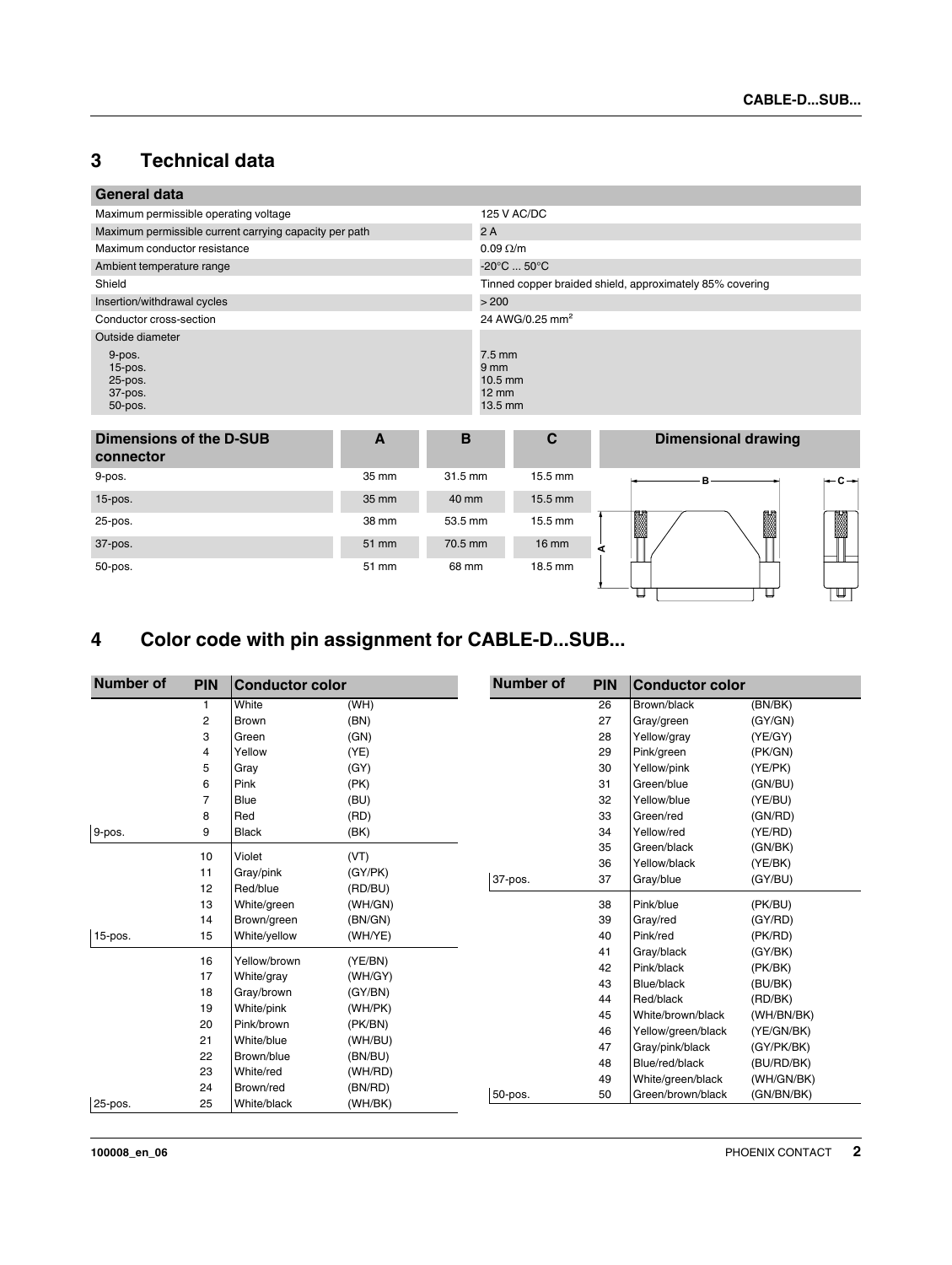# <span id="page-2-0"></span>**5 Ordering data**

#### <span id="page-2-1"></span>**5.1 Shielded system cable with D-SUB female connector and pin strip**

- Assembly: D-SUB female connector at one end, D-SUB pin strip at the other end according to IEC 807-2/ DIN 41652 (1:1 connection)
- Cable outlet: Straight
- Metal-plated housing
- Screw connection: 2 UNC 4-40 screws

Special lengths can be defined using an order key, see ordering example on page 4.



#### **Standard lengths**

 $\overline{\mathbf{i}}$ 

| <b>Description</b>                                                                                 | Number of<br>positions | Cable<br>length                                                              | <b>Type</b>                                                                                                                          | Order No.                                | Pcs./<br>Pkt.                     |
|----------------------------------------------------------------------------------------------------|------------------------|------------------------------------------------------------------------------|--------------------------------------------------------------------------------------------------------------------------------------|------------------------------------------|-----------------------------------|
| <b>Assembled round cable, with 9-pos. D-SUB female</b><br>connector and pin strip in fixed lengths | 9                      | 0.5 <sub>m</sub><br>1.0 <sub>m</sub><br>1.5 <sub>m</sub><br>2.0 <sub>m</sub> | CABLE-D 9SUB/B/S/ 50/KONFEK/S<br>CABLE-D 9SUB/B/S/100/KONFEK/S<br>CABLE-D 9SUB/B/S/150/KONFEK/S<br>CABLE-D 9SUB/B/S/200/KONFEK/S     | 2299987<br>2299990<br>2300009<br>2302010 | 1<br>1<br>1<br>1                  |
|                                                                                                    |                        | 3.0 <sub>m</sub><br>4.0 <sub>m</sub><br>6.0 <sub>m</sub>                     | CABLE-D 9SUB/B/S/300/KONFEK/S<br>CABLE-D 9SUB/B/S/400/KONFEK/S<br>CABLE-D 9SUB/B/S/600/KONFEK/S                                      | 2302023<br>2302036<br>2302049            | 1<br>1<br>1                       |
| Assembled round cable, with 9-pos. D-SUB female<br>connector and pin strip in variable lengths     | 9                      | Variable                                                                     | CABLE D-SUB-S/09S/C01/ <sup>1</sup>                                                                                                  | 2302340 <sup>2</sup>                     | $\mathbf{1}$                      |
| Assembled round cable, with 15-pos. D-SUB female<br>connector and pin strip in fixed lengths       | 15                     | 0.5 <sub>m</sub><br>1.0 <sub>m</sub><br>1.5 <sub>m</sub><br>2.0 <sub>m</sub> | CABLE-D 15SUB/B/S/ 50/KONFEK/S<br>CABLE-D 15SUB/B/S/100/KONFEK/S<br>CABLE-D 15SUB/B/S/150/KONFEK/S<br>CABLE-D 15SUB/B/S/200/KONFEK/S | 2302052<br>2302065<br>2302078<br>2302081 | 1<br>1<br>1<br>1                  |
|                                                                                                    |                        | 3.0 <sub>m</sub><br>4.0 <sub>m</sub><br>6.0 <sub>m</sub>                     | CABLE-D 15SUB/B/S/300/KONFEK/S<br>CABLE-D 15SUB/B/S/400/KONFEK/S<br>CABLE-D 15SUB/B/S/600/KONFEK/S                                   | 2302094<br>2302104<br>2302117            | 1<br>1<br>1                       |
| Assembled round cable, with 15-pos. D-SUB female<br>connector and pin strip in variable lengths    | 15                     | Variable                                                                     | CABLE D-SUB-S/15S/C28/ <sup>1</sup>                                                                                                  | 2302340 <sup>2</sup>                     | $\mathbf{1}$                      |
| Assembled round cable, with 25-pos. D-SUB female<br>connector and pin strip in fixed lengths       | 25                     | 0.5 <sub>m</sub><br>1.0 <sub>m</sub><br>1.5 <sub>m</sub><br>2.0 <sub>m</sub> | CABLE-D 25SUB/B/S/ 50/KONFEK/S<br>CABLE-D 25SUB/B/S/100/KONFEK/S<br>CABLE-D 25SUB/B/S/150/KONFEK/S<br>CABLE-D 25SUB/B/S/200/KONFEK/S | 2302120<br>2302133<br>2302146<br>2302159 | $\mathbf{1}$<br>1<br>1<br>1       |
|                                                                                                    |                        | 3.0 <sub>m</sub><br>4.0 <sub>m</sub><br>6.0 <sub>m</sub>                     | CABLE-D 25SUB/B/S/300/KONFEK/S<br>CABLE-D 25SUB/B/S/400/KONFEK/S<br>CABLE-D 25SUB/B/S/600/KONFEK/S                                   | 2302162<br>2302175<br>2302188            | $\mathbf{1}$<br>1<br>1            |
| Assembled round cable, with 25-pos. D-SUB female<br>connector and pin strip in variable lengths    | 25                     | Variable                                                                     | CABLE D-SUB-S/25S/C36/ <sup>1</sup>                                                                                                  | 2302340 <sup>2</sup>                     | $\overline{1}$                    |
| Assembled round cable, with 37-pos. D-SUB female<br>connector and pin strip in fixed lengths       | 37                     | 0.5 <sub>m</sub><br>1.0 <sub>m</sub><br>1.5 <sub>m</sub><br>2.0 <sub>m</sub> | CABLE-D 37SUB/B/S/ 50/KONFEK/S<br>CABLE-D 37SUB/B/S/100/KONFEK/S<br>CABLE-D 37SUB/B/S/150/KONFEK/S<br>CABLE-D 37SUB/B/S/200/KONFEK/S | 2302191<br>2302201<br>2302214<br>2302227 | $\mathbf{1}$<br>1<br>1<br>1       |
|                                                                                                    |                        | 3.0 <sub>m</sub><br>4.0 <sub>m</sub><br>6.0 <sub>m</sub>                     | CABLE-D 37SUB/B/S/300/KONFEK/S<br>CABLE-D 37SUB/B/S/400/KONFEK/S<br>CABLE-D 37SUB/B/S/600/KONFEK/S                                   | 2302230<br>2302243<br>2302256            | 1<br>1<br>$\mathbf{1}$            |
| Assembled round cable, with 37-pos. D-SUB female<br>connector and pin strip in variable lengths    | 37                     | Variable                                                                     | CABLE D-SUB-S/37S/C43/ <sup>1</sup>                                                                                                  | 2302340 <sup>2</sup>                     | $\overline{\mathbf{1}}$           |
| Assembled round cable, with 50-pos. D-SUB female<br>connector and pin strip in fixed lengths       | 50                     | 0.5 <sub>m</sub><br>1.0 <sub>m</sub><br>1.5 <sub>m</sub><br>2.0 <sub>m</sub> | CABLE-D 50SUB/B/S/ 50/KONFEK/S<br>CABLE-D 50SUB/B/S/100/KONFEK/S<br>CABLE-D 50SUB/B/S/150/KONFEK/S<br>CABLE-D 50SUB/B/S/200/KONFEK/S | 2302269<br>2302272<br>2302285<br>2302298 | $\mathbf{1}$<br>1<br>1<br>1       |
|                                                                                                    |                        | 3.0 <sub>m</sub><br>4.0 <sub>m</sub><br>6.0 <sub>m</sub>                     | CABLE-D 50SUB/B/S/300/KONFEK/S<br>CABLE-D 50SUB/B/S/400/KONFEK/S<br>CABLE-D 50SUB/B/S/600/KONFEK/S                                   | 2302308<br>2302311<br>2302324            | $\mathbf{1}$<br>1<br>$\mathbf{1}$ |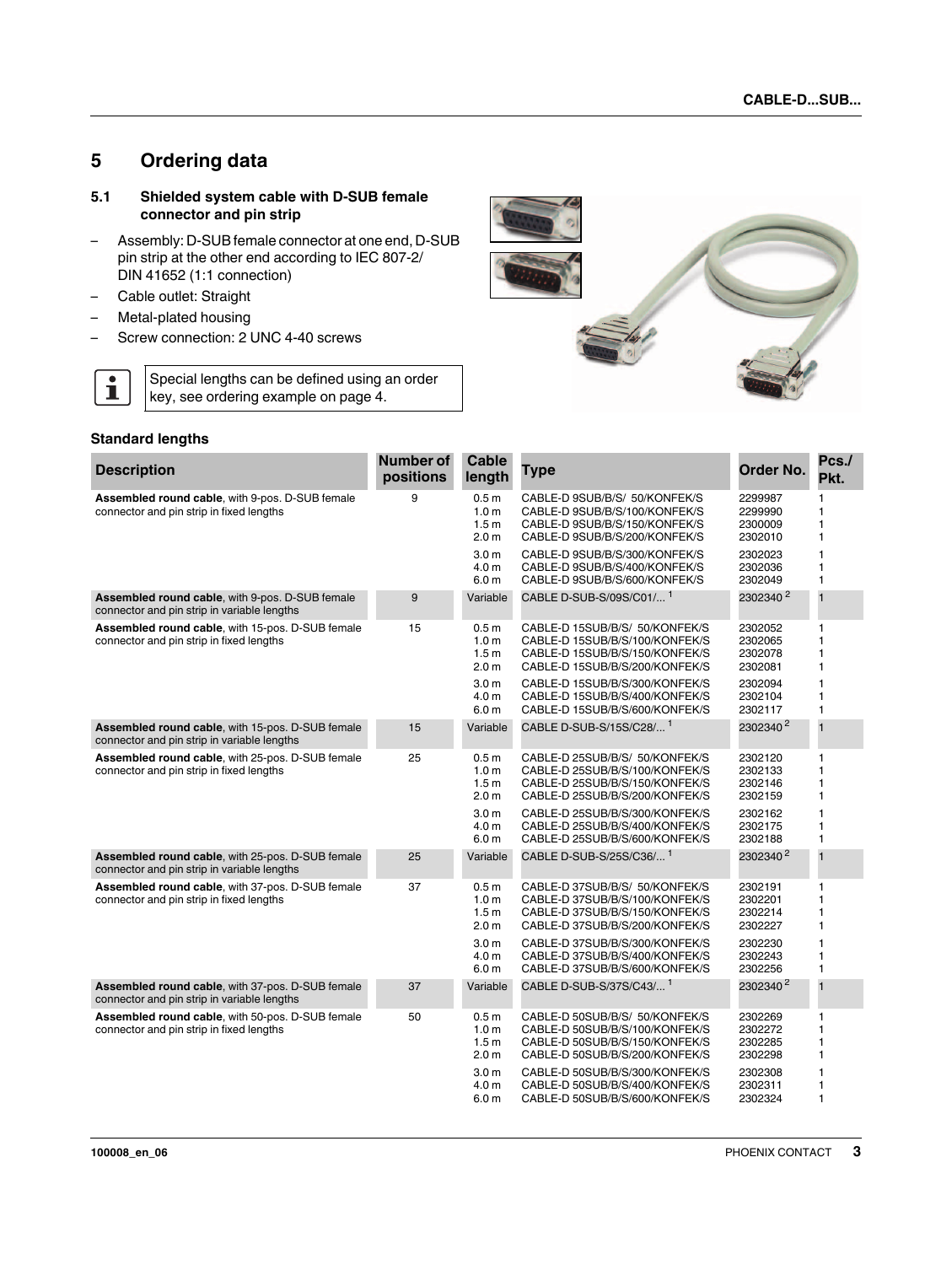| <b>Description</b>                                                                              | Number of Cable<br>positions length Type |                                 | Order No. Pkt.       | Pcs. |
|-------------------------------------------------------------------------------------------------|------------------------------------------|---------------------------------|----------------------|------|
| Assembled round cable, with 50-pos. D-SUB female<br>connector and pin strip in variable lengths | 50                                       | Variable CABLE D-SUB-S/50S/C49/ | 2302340 <sup>2</sup> |      |
| Blogge aposity cable length, and ardering example                                               |                                          |                                 |                      |      |

length, see ordering example (Minimum length: 0.2 m)

<sup>2</sup> Version order number

#### **Ordering example for round cable assembled with pin strip at one end and female connector at the other end**

- Shielded 25-pos. round cable, assembled with a 25-pos. D-SUB female connector and a 25-pos. D-SUB pin strip, 11.5 mm long:
	- **1 pcs. 2302340/CABLE D-SUB-S/25S/C36/11,50**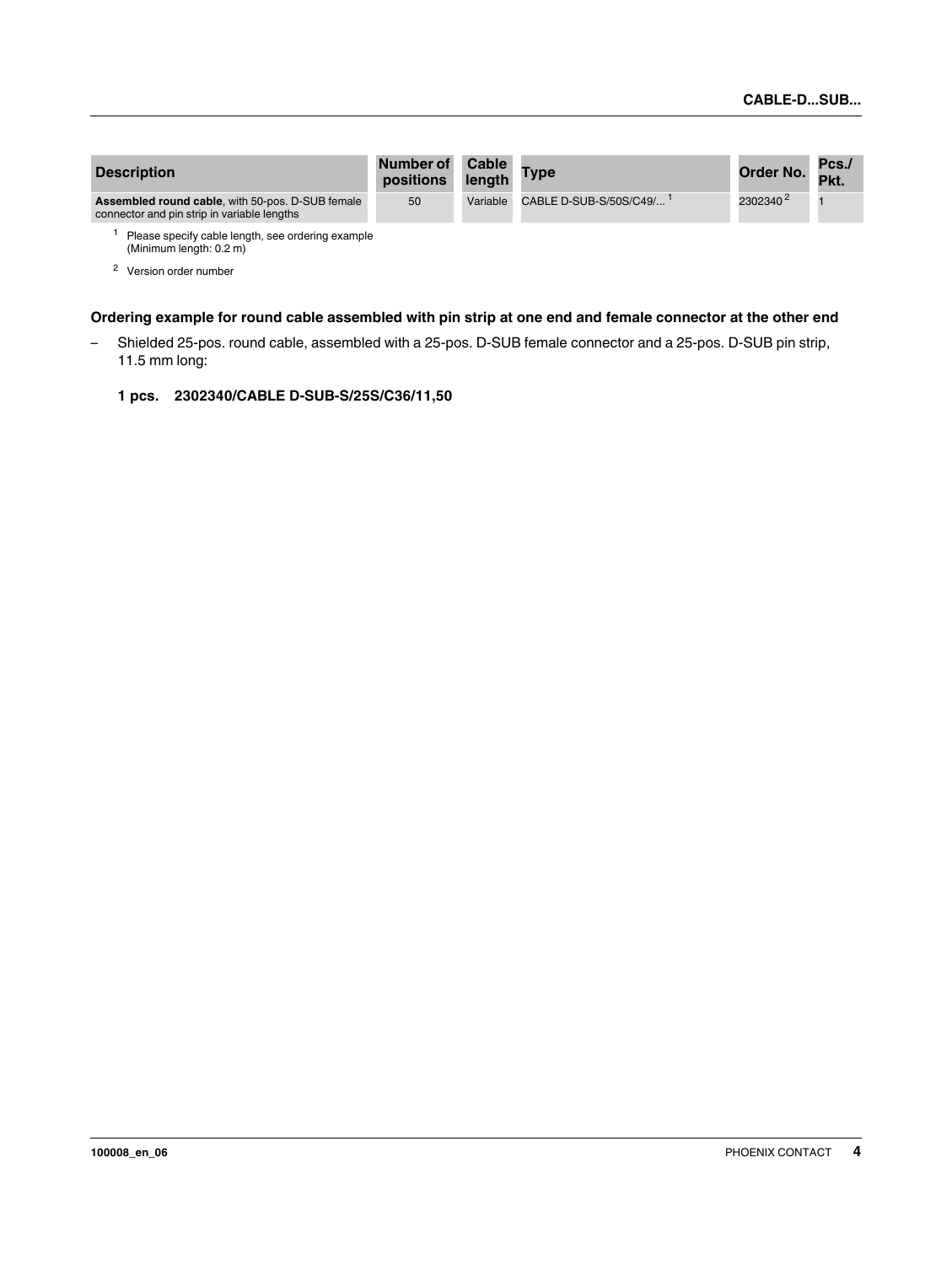#### <span id="page-4-0"></span>**5.2 Shielded system cable with two D-SUB female connectors**

- Assembly: D-SUB female connector at both ends according to IEC 807-2/DIN 41652 (1:1 connection)
- Cable outlet: Straight
- Metal-plated housing
- Screw connection: 2 UNC 4-40 screws
- $\overline{\mathbf{i}}$ Special lengths can be defined using an order key, see ordering example on [page 5.](#page-4-1)



| <b>Description</b>                                                                 | Number of<br>positions | <b>Cable</b><br>length                                                                           | Type                                                                                                                                                                   | Order No.                                           | Pcs./<br>Pkt.         |
|------------------------------------------------------------------------------------|------------------------|--------------------------------------------------------------------------------------------------|------------------------------------------------------------------------------------------------------------------------------------------------------------------------|-----------------------------------------------------|-----------------------|
| Assembled round cable, with 9-pos. D-SUB female<br>connectors in fixed lengths     | 9                      | 1.0 <sub>m</sub><br>2.0 <sub>m</sub><br>3.0 <sub>m</sub>                                         | CABLE-D 9SUB/B/B/100/KONFEK/S<br>CABLE-D 9SUB/B/B/200/KONFEK/S<br>CABLE-D 9SUB/B/B/300/KONFEK/S                                                                        | 2305415<br>2305428<br>2305431                       | 1                     |
| Assembled round cable, with 9-pos. D-SUB female<br>connectors in variable lengths  | 9                      | Variable                                                                                         | CABLE D-SUB-B-B-S/09S/C22/ <sup>1</sup>                                                                                                                                | 2302421 <sup>2</sup>                                | $\mathbf{1}$          |
| Assembled round cable, with 15-pos. D-SUB female<br>connectors in fixed lengths    | 15                     | 1.0 <sub>m</sub><br>2.0 <sub>m</sub><br>3.0 <sub>m</sub>                                         | CABLE-D 15SUB/B/B/100/KONFEK/S<br>CABLE-D 15SUB/B/B/200/KONFEK/S<br>CABLE-D 15SUB/B/B/300/KONFEK/S                                                                     | 2305444<br>2305457<br>2305460                       | 1<br>1<br>1           |
| Assembled round cable, with 15-pos. D-SUB female<br>connectors in variable lengths | 15                     | Variable                                                                                         | CABLE D-SUB-B-B-S/15S/C29/ <sup>1</sup>                                                                                                                                | 2302421 <sup>2</sup>                                | $\overline{1}$        |
| Assembled round cable, with 25-pos. D-SUB female<br>connectors in fixed lengths    | 25                     | 1.0 <sub>m</sub><br>2.0 <sub>m</sub><br>3.0 <sub>m</sub>                                         | CABLE-D 25SUB/B/B/100/KONFEK/S<br>CABLE-D 25SUB/B/B/200/KONFEK/S<br>CABLE-D 25SUB/B/B/300/KONFEK/S                                                                     | 2305473<br>2305486<br>2305499                       | 1<br>1                |
| Assembled round cable, with 25-pos. D-SUB female<br>connectors in variable lengths | 25                     | Variable                                                                                         | CABLE D-SUB-B-B-S/25S/C37/ <sup>1</sup>                                                                                                                                | 23024212                                            |                       |
| Assembled round cable, with 37-pos. D-SUB female<br>connectors in fixed lengths    | 37                     | 1.0 <sub>m</sub><br>2.0 <sub>m</sub><br>3.0 <sub>m</sub><br>4.0 <sub>m</sub><br>6.0 <sub>m</sub> | CABLE-D 37SUB/B/B/100/KONFEK/S<br>CABLE-D 37SUB/B/B/200/KONFEK/S<br>CABLE-D 37SUB/B/B/300/KONFEK/S<br>CABLE-D 37SUB/B/B/400/KONFEK/S<br>CABLE-D 37SUB/B/B/600/KONFEK/S | 2305509<br>2305512<br>2305525<br>2900759<br>2900760 | 1<br>1<br>1<br>1<br>1 |
|                                                                                    |                        | 8.0 <sub>m</sub><br>10.0 <sub>m</sub><br>15.0 <sub>m</sub><br>20.0 m                             | CABLE-D 37SUB/B/B/800/KONFEK/S<br>CABLE-D 37SUB/B/B/1000/KONFEK/S<br>CABLE-D 37SUB/B/B/1500/KONFEK/S<br>CABLE-D 37SUB/B/B/2000/KONFEK/S                                | 2900761<br>2900762<br>2900763<br>2900764            | 1<br>1<br>1<br>1      |
| Assembled round cable, with 37-pos. D-SUB female<br>connectors in variable lengths | 37                     | Variable                                                                                         | CABLE D-SUB-B-B-S/37S/C44/ <sup>1</sup>                                                                                                                                | 23024212                                            |                       |
| Assembled round cable, with 50-pos.<br>D-SUB female connectors in fixed lengths    | 50                     | 1.0 <sub>m</sub><br>2.0 <sub>m</sub><br>3.0 <sub>m</sub>                                         | CABLE-D 50SUB/B/B/100/KONFEK/S<br>CABLE-D 50SUB/B/B/200/KONFEK/S<br>CABLE-D 50SUB/B/B/300/KONFEK/S                                                                     | 2305541<br>2305554<br>2305567                       | 1<br>1<br>1           |
| Assembled round cable, with 50-pos. D-SUB female<br>connectors in variable lengths | 50                     | Variable                                                                                         | CABLE D-SUB-B-B-S/50S/C50/ <sup>1</sup>                                                                                                                                | 23024212                                            |                       |

<sup>1</sup> Please specify cable length, see ordering example (Minimum length: 0.2 m)

<sup>2</sup> Version order number

#### <span id="page-4-1"></span>**Ordering example for round cable assembled with female connector at both ends**

– Shielded 37-pos. round cable, assembled with two 37-pos. D-SUB female connectors, 12.75 m long:

#### **1 pcs. 2302421/CABLE D-SUB-B-B-S/37S/C44/12,75**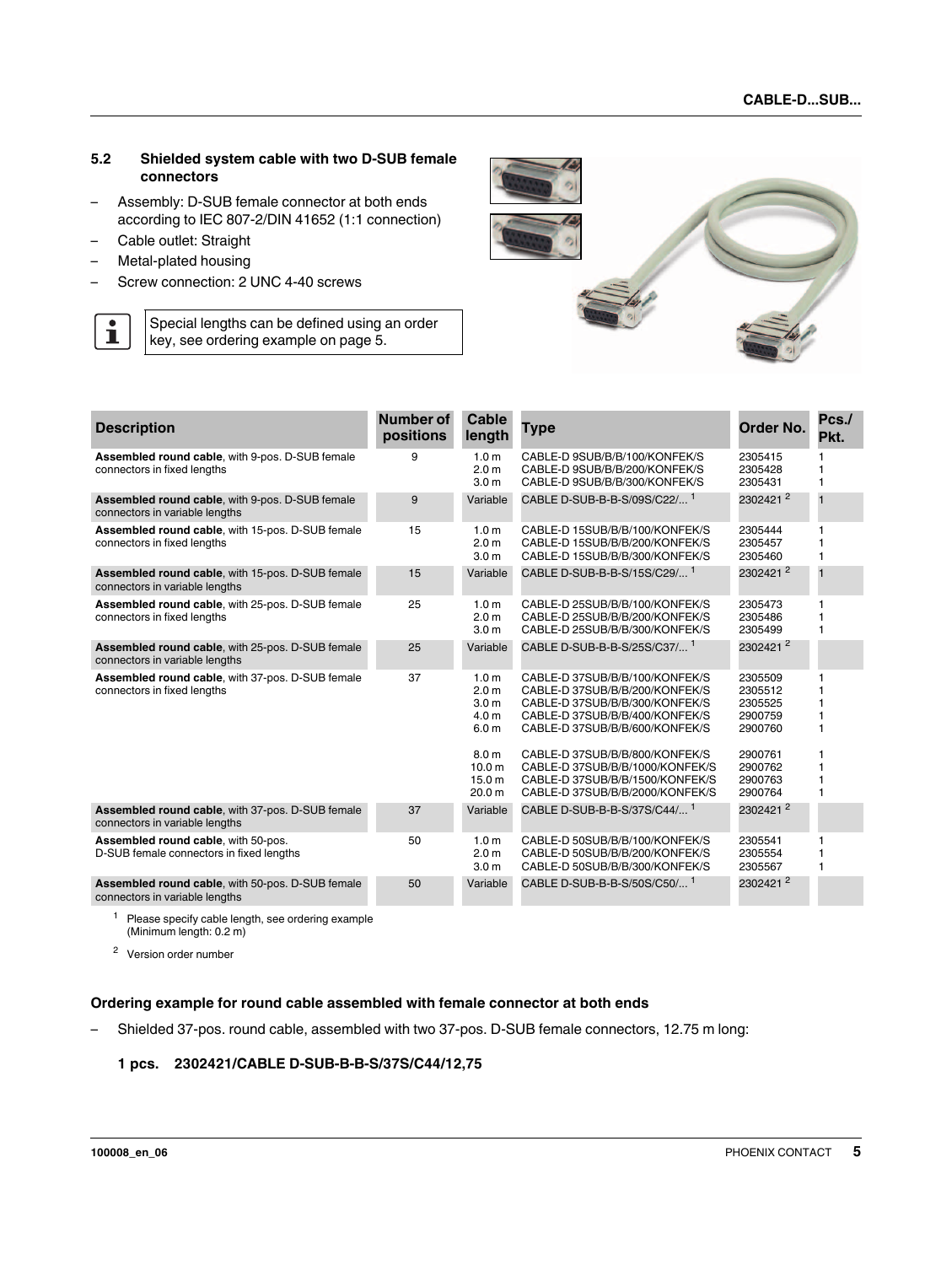#### <span id="page-5-0"></span>**5.3 Shielded system cable with two D-SUB pin strips**

- Assembly: D-SUB pin strip at both ends according to IEC 807-2/DIN 41652 (1:1 connection)
- Cable outlet: Straight
- Metal-plated housing

 $\overline{\mathbf{i}}$ 

– Screw connection: 2 UNC 4-40 screws

Special lengths can be defined using an order key, see ordering example on [page 6.](#page-5-1)



| <b>Description</b>                                                          | Number of<br>positions | Cable<br>length                                          | Type                                                                                               | Order No.                     | Pcs./<br>Pkt. |
|-----------------------------------------------------------------------------|------------------------|----------------------------------------------------------|----------------------------------------------------------------------------------------------------|-------------------------------|---------------|
| Assembled round cable, with 9-pos. D-SUB pin<br>strips in fixed lengths     | 9                      | 1.0 <sub>m</sub><br>2.0 <sub>m</sub><br>3.0 <sub>m</sub> | CABLE-D 9SUB/S/S/100/KONFEK/S<br>CABLE-D 9SUB/S/S/200/KONFEK/S<br>CABLE-D 9SUB/S/S/300/KONFEK/S    | 2305570<br>2305583<br>2305596 |               |
| Assembled round cable, with 9-pos. D-SUB pin<br>strips in variable lengths  | 9                      | Variable                                                 | CABLE D-SUB-S-S-S/09S/C70/ <sup>1</sup>                                                            | 2302434 <sup>2</sup>          | 1             |
| Assembled round cable, with 15-pos. D-SUB pin<br>strips in fixed lengths    | 15                     | 1.0 <sub>m</sub><br>2.0 <sub>m</sub><br>3.0 <sub>m</sub> | CABLE-D 15SUB/S/S/100/KONFEK/S<br>CABLE-D 15SUB/B/S/200/KONFEK/S<br>CABLE-D 15SUB/S/S/300/KONFEK/S | 2305606<br>2305619<br>2305622 |               |
| Assembled round cable, with 15-pos. D-SUB pin<br>strips in variable lengths | 15                     | Variable                                                 | CABLE D-SUB-S-S-S/15S/C71/ <sup>1</sup>                                                            | 2302434 <sup>2</sup>          | $\mathbf 1$   |
| Assembled round cable, with 25-pos. D-SUB pin<br>strips in fixed lengths    | 25                     | 1.0 <sub>m</sub><br>2.0 <sub>m</sub><br>3.0 <sub>m</sub> | CABLE-D 25SUB/S/S/100/KONFEK/S<br>CABLE-D 25SUB/S/S/200/KONFEK/S<br>CABLE-D 25SUB/S/S/300/KONFEK/S | 2305635<br>2305648<br>2305651 |               |
| Assembled round cable, with 25-pos. D-SUB pin<br>strips in variable lengths | 25                     | Variable                                                 | CABLE D-SUB-S-S-S/25S/C72/ <sup>1</sup>                                                            | 2302434 <sup>2</sup>          |               |
| Assembled round cable, with 37-pos. D-SUB pin<br>strips in fixed lengths    | 37                     | 1.0 <sub>m</sub><br>2.0 <sub>m</sub><br>3.0 <sub>m</sub> | CABLE-D 37SUB/S/S/100/KONFEK/S<br>CABLE-D 37SUB/S/S/200/KONFEK/S<br>CABLE-D 37SUB/S/S/300/KONFEK/S | 2305664<br>2305677<br>2305680 |               |
| Assembled round cable, with 37-pos. D-SUB pin<br>strips in variable lengths | 37                     | Variable                                                 | CABLE D-SUB-S-S-S/37S/C73/ <sup>1</sup>                                                            | 2302434 <sup>2</sup>          | 1             |
| Assembled round cable, with 50-pos. D-SUB pin<br>strips in fixed lengths    | 50                     | 1.0 <sub>m</sub><br>2.0 <sub>m</sub><br>3.0 <sub>m</sub> | CABLE-D 50SUB/S/S/100/KONFEK/S<br>CABLE-D 50SUB/S/S/200/KONFEK/S<br>CABLE-D 50SUB/S/S/300/KONFEK/S | 2305693<br>2305703<br>2305716 |               |
| Assembled round cable, with 50-pos. D-SUB pin<br>strips in variable lengths | 50                     | Variable                                                 | CABLE D-SUB-S-S-S/50S/C74/ <sup>1</sup>                                                            | 2302434 <sup>2</sup>          | 1             |

<sup>1</sup> Please specify cable length, see ordering example (Minimum length: 0.2 m)

<sup>2</sup> Version order number

#### <span id="page-5-1"></span>**Ordering example for round cable assembled with pin strip at both ends**

– Shielded 15-pos. round cable, assembled with two 15-pos. D-SUB pin strips, 8.5 m long:

**1 pcs. 2302434/CABLE D-SUB-S-S-S/15S/C71/8,50**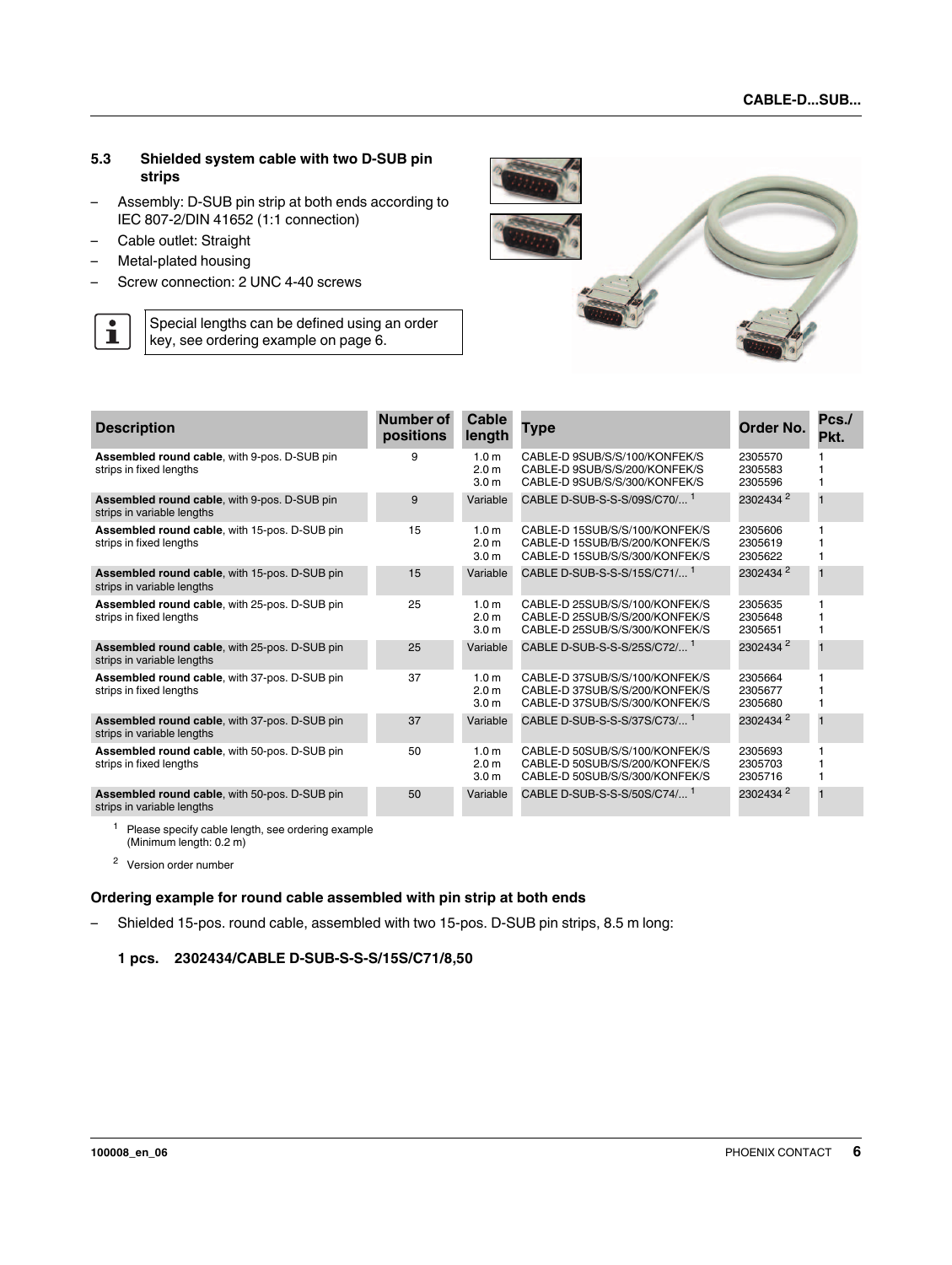#### <span id="page-6-0"></span>**5.4 Shielded system cable with D-SUB female connector and one open end**

- Assembly: D-SUB female connector at one end, open end at the other end according to IEC 807-2/ DIN 41652 (1:1 connection)
- Cable outlet: Straight
- Metal-plated housing
- Screw connection: 2 UNC 4-40 screws

Special lengths can be defined using an order  $\overline{\mathbf{i}}$ key, see ordering example on page 8.



| <b>Description</b>                                                                                       | <b>Number of</b><br>positions | Cable<br>length                                                              | Type                                                                                                                                 | Order No.                                | Pcs./<br>Pkt.                                                |
|----------------------------------------------------------------------------------------------------------|-------------------------------|------------------------------------------------------------------------------|--------------------------------------------------------------------------------------------------------------------------------------|------------------------------------------|--------------------------------------------------------------|
| Assembled round cable, with 9-pos. D-SUB female<br>connector and one open end in fixed lengths           | 9                             | 0.5 <sub>m</sub><br>1.0 <sub>m</sub><br>1.5 <sub>m</sub><br>2.0 <sub>m</sub> | CABLE-D-9SUB/F/OE/0,25/S/0,5M<br>CABLE-D-9SUB/F/OE/0,25/S/1,0M<br>CABLE-D-9SUB/F/OE/0,25/S/1,5M<br>CABLE-D-9SUB/F/OE/0,25/S/2,0M     | 2926014<br>2926027<br>2926030<br>2926043 | $\mathbf{1}$<br>$\mathbf{1}$<br>$\mathbf{1}$<br>$\mathbf{1}$ |
|                                                                                                          |                               | 3.0 <sub>m</sub><br>4.0 <sub>m</sub><br>6.0 <sub>m</sub>                     | CABLE-D-9SUB/F/OE/0,25/S/3,0M<br>CABLE-D-9SUB/F/OE/0,25/S/4,0M<br>CABLE-D-9SUB/F/OE/0,25/S/6,0M                                      | 2926056<br>2926069<br>2926072            | $\mathbf{1}$<br>$\mathbf{1}$<br>$\mathbf{1}$                 |
| <b>Assembled round cable, with 9-pos. D-SUB female</b><br>connector and one open end in variable lengths | 9                             | Variable                                                                     | CABLE-D-9SUB-F-OE-0.25-S/ <sup>1</sup>                                                                                               | 2900903 <sup>2</sup>                     | $\mathbf{1}$                                                 |
| Assembled round cable, with 15-pos. D-SUB female<br>connector and one open end in fixed lengths          | 15                            | 0.5 <sub>m</sub><br>1.0 <sub>m</sub><br>1.5 <sub>m</sub><br>2.0 <sub>m</sub> | CABLE-D-15SUB/F/OE/0,25/S/0,5M<br>CABLE-D-15SUB/F/OE/0,25/S/1,0M<br>CABLE-D-15SUB/F/OE/0,25/S/1,5M<br>CABLE-D-15SUB/F/OE/0,25/S/2,0M | 2926085<br>2926098<br>2926108<br>2926111 | 1<br>$\mathbf{1}$<br>$\mathbf{1}$<br>$\mathbf{1}$            |
|                                                                                                          |                               | 3.0 <sub>m</sub><br>4.0 m<br>6.0 <sub>m</sub>                                | CABLE-D-15SUB/F/OE/0,25/S/3,0M<br>CABLE-D-15SUB/F/OE/0,25/S/4,0M<br>CABLE-D-15SUB/F/OE/0,25/S/6,0M                                   | 2926124<br>2926137<br>2926140            | $\mathbf{1}$<br>$\mathbf{1}$<br>$\mathbf{1}$                 |
| Assembled round cable, with 15-pos. D-SUB female<br>connector and one open end in variable lengths       | 15                            | Variable                                                                     | CABLE-D-15SUB-F-OE-0,25-S/ <sup>1</sup>                                                                                              | 2900905 <sup>2</sup>                     | $\mathbf 1$                                                  |
| Assembled round cable, with 25-pos. D-SUB female<br>connector and one open end in fixed lengths          | 25                            | 0.5 <sub>m</sub><br>1.0 <sub>m</sub><br>1.5 <sub>m</sub><br>2.0 <sub>m</sub> | CABLE-D-25SUB/F/OE/0,25/S/0,5M<br>CABLE-D-25SUB/F/OE/0,25/S/1,0M<br>CABLE-D-25SUB/F/OE/0,25/S/1,5M<br>CABLE-D-25SUB/F/OE/0,25/S/2,0M | 2926153<br>2926166<br>2926179<br>2926182 | $\mathbf{1}$<br>$\mathbf{1}$<br>$\mathbf{1}$<br>$\mathbf{1}$ |
|                                                                                                          |                               | 3.0 <sub>m</sub><br>4.0 m<br>6.0 <sub>m</sub>                                | CABLE-D-25SUB/F/OE/0,25/S/3,0M<br>CABLE-D-25SUB/F/OE/0,25/S/4,0M<br>CABLE-D-25SUB/F/OE/0,25/S/6,0M                                   | 2926195<br>2926205<br>2926218            | $\mathbf{1}$<br>$\mathbf{1}$<br>$\mathbf{1}$                 |
| Assembled round cable, with 25-pos. D-SUB female<br>connector and one open end in variable lengths       | 25                            | Variable                                                                     | CABLE-D-25SUB-F-OE-0,25-S/ <sup>1</sup>                                                                                              | 2900906 <sup>2</sup>                     | $\overline{\mathbf{1}}$                                      |
| Assembled round cable, with 37-pos. D-SUB female<br>connector and one open end in fixed lengths          | 37                            | 0.5 <sub>m</sub><br>1.0 <sub>m</sub><br>1.5 <sub>m</sub><br>2.0 <sub>m</sub> | CABLE-D-37SUB/F/OE/0,25/S/0,5M<br>CABLE-D-37SUB/F/OE/0,25/S/1,0M<br>CABLE-D-37SUB/F/OE/0,25/S/1,5M<br>CABLE-D-37SUB/F/OE/0,25/S/2,0M | 2926221<br>2926234<br>2926247<br>2926250 | $\mathbf{1}$<br>$\mathbf{1}$<br>$\mathbf{1}$<br>$\mathbf{1}$ |
|                                                                                                          |                               | 3.0 <sub>m</sub><br>4.0 m<br>6.0 <sub>m</sub>                                | CABLE-D-37SUB/F/OE/0,25/S/3,0M<br>CABLE-D-37SUB/F/OE/0,25/S/4,0M<br>CABLE-D-37SUB/F/OE/0,25/S/6,0M                                   | 2926263<br>2926276<br>2926289            | $\mathbf{1}$<br>$\mathbf{1}$<br>$\mathbf{1}$                 |
| Assembled round cable, with 37-pos. D-SUB female<br>connector and one open end in variable lengths       | 37                            | Variable                                                                     | CABLE-D-37SUB-F-OE-0,25-S/ <sup>1</sup>                                                                                              | 2900907 <sup>2</sup>                     | $\mathbf{1}$                                                 |
| Assembled round cable, with 50-pos. D-SUB female<br>connector and one open end in fixed lengths          | 50                            | 0.5 <sub>m</sub><br>1.0 <sub>m</sub><br>1.5 <sub>m</sub><br>2.0 <sub>m</sub> | CABLE-D-50SUB/F/OE/0,25/S/0,5M<br>CABLE-D-50SUB/F/OE/0,25/S/1,0M<br>CABLE-D-50SUB/F/OE/0,25/S/1,5M<br>CABLE-D-50SUB/F/OE/0,25/S/2,0M | 2926292<br>2926302<br>2926315<br>2926328 | $\mathbf{1}$<br>$\mathbf{1}$<br>$\mathbf{1}$<br>$\mathbf{1}$ |
|                                                                                                          |                               | 3.0 <sub>m</sub><br>4.0 <sub>m</sub><br>6.0 <sub>m</sub>                     | CABLE-D-50SUB/F/OE/0,25/S/3,0M<br>CABLE-D-50SUB/F/OE/0,25/S/4,0M<br>CABLE-D-50SUB/F/OE/0,25/S/6,0M                                   | 2926331<br>2926344<br>2926357            | 1<br>$\mathbf{1}$<br>$\mathbf{1}$                            |

**100008\_en\_06** PHOENIX CONTACT **7**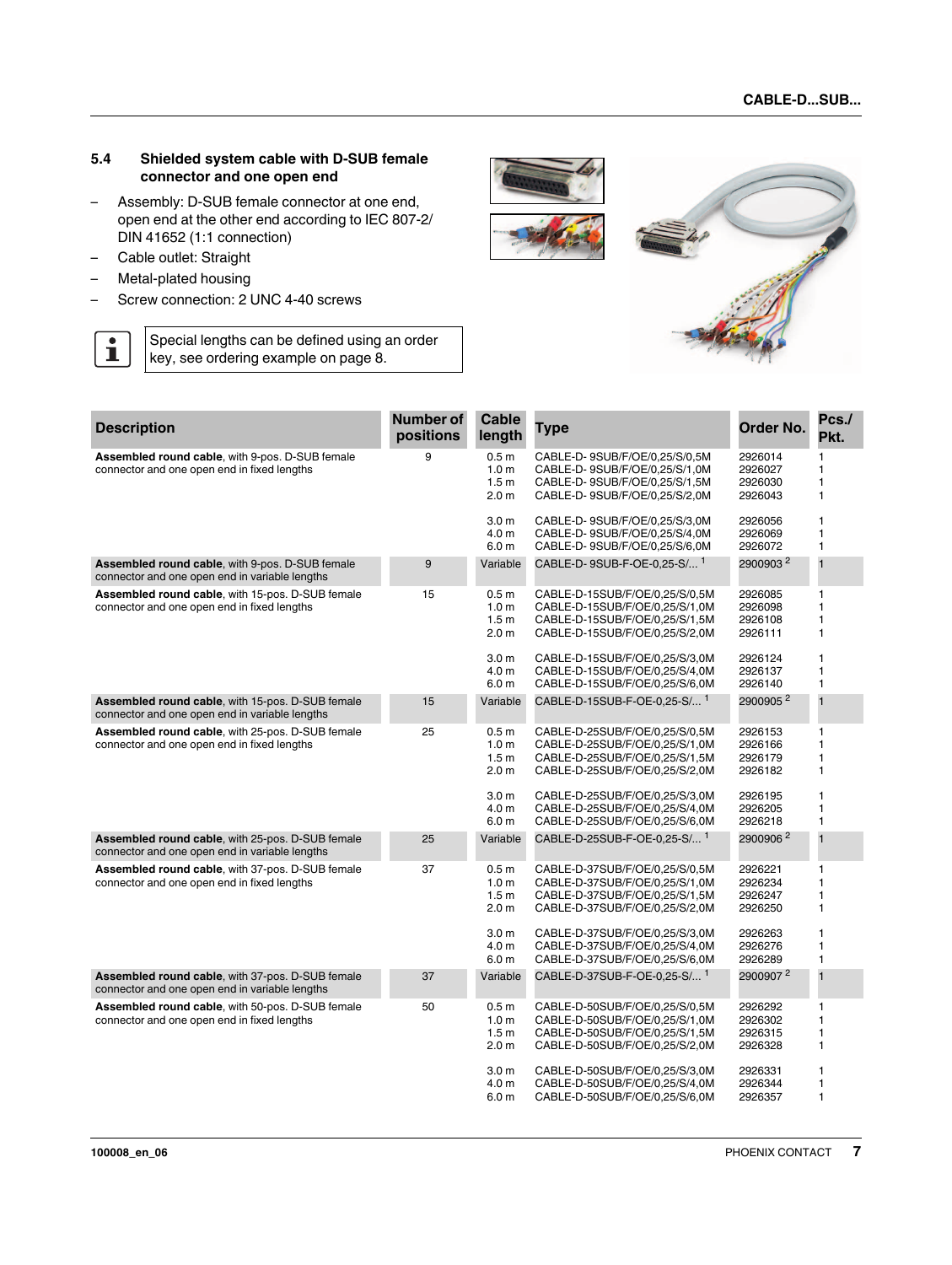| <b>Description</b>                                                                                        | <b>Number of</b><br>positions | Cable<br>length | <b>Type</b>                               | Order No. Pkt.       | Pcs./ |
|-----------------------------------------------------------------------------------------------------------|-------------------------------|-----------------|-------------------------------------------|----------------------|-------|
| <b>Assembled round cable, with 50-pos. D-SUB female</b><br>connector and one open end in variable lengths | 50                            | Variable        | $CABLE-D-50SUB-F-OE-0.25-S/$ <sup>1</sup> | 2900908 <sup>2</sup> |       |
| Please specify cable length, see ordering example<br>(Minimum length: 0.2 m)                              |                               |                 |                                           |                      |       |

<sup>2</sup> Version order number

**Ordering example for round cable assembled with female connector at one end and open end at the other end**

– Shielded 37-pos. round cable, assembled with a 37-pos. D-SUB female connector and one open end, 12.75 m long:

#### **1 pcs. 2900907/CABLE-D-50SUB-F-OE-0,25-S/12,75**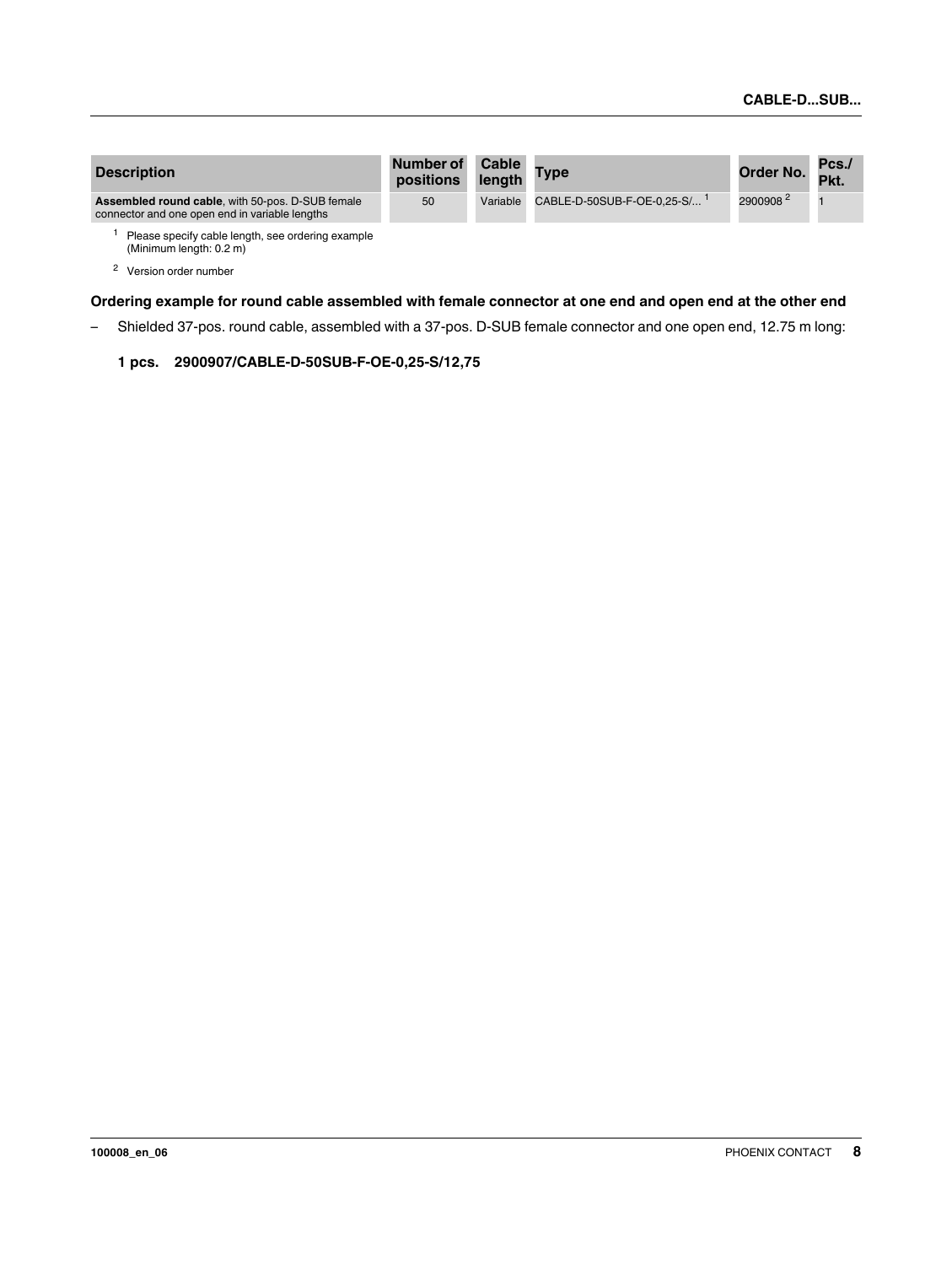#### <span id="page-8-0"></span>**5.5 Shielded system cable with D-SUB pin strip and one open end**

- Assembly: D-SUB pin strip at one end, open end at the other end according to IEC 807-2/ DIN 41652 (1:1 connection)
- Cable outlet: Straight
- Metal-plated housing
- Screw connection: 2 UNC 4-40 screws

Special lengths can be defined using an order  $\overline{\mathbf{i}}$ key, see ordering example on [page 10.](#page-9-1)



| <b>Description</b>                                                                                 | Number of<br>positions | <b>Cable</b><br>length                                                       | Type                                                                                                                                 | Order No.                                | Pcs./<br>Pkt.                                     |
|----------------------------------------------------------------------------------------------------|------------------------|------------------------------------------------------------------------------|--------------------------------------------------------------------------------------------------------------------------------------|------------------------------------------|---------------------------------------------------|
| Assembled round cable, with 9-pos. D-SUB pin strip<br>and one open end in fixed lengths            | 9                      | 0.5 <sub>m</sub><br>1.0 <sub>m</sub><br>1.5 <sub>m</sub><br>2.0 <sub>m</sub> | CABLE-D-9SUB/M/OE/0,25/S/0,5M<br>CABLE-D-9SUB/M/OE/0,25/S/1,0M<br>CABLE-D-9SUB/M/OE/0,25/S/1,5M<br>CABLE-D-9SUB/M/OE/0,25/S/2,0M     | 2926360<br>2926373<br>2926386<br>2926399 | $\mathbf{1}$<br>1<br>1<br>1                       |
|                                                                                                    |                        | 3.0 <sub>m</sub><br>4.0 <sub>m</sub><br>6.0 <sub>m</sub>                     | CABLE-D-9SUB/M/OE/0,25/S/3,0M<br>CABLE-D-9SUB/M/OE/0,25/S/4,0M<br>CABLE-D-9SUB/M/OE/0,25/S/6,0                                       | 2926409<br>2926412<br>2926425            | $\mathbf{1}$<br>1<br>$\mathbf{1}$                 |
| Assembled round cable, with 9-pos. D-SUB pin strip<br>and one open end in variable lengths         | 9                      | Variable                                                                     | CABLE-D-9SUB-M-OE-0,25-S/ <sup>1</sup>                                                                                               | 2900909 <sup>2</sup>                     | $\overline{1}$                                    |
| Assembled round cable, with 15-pos. D-SUB pin strip<br>and one open end in fixed lengths           | 15                     | 0.5 <sub>m</sub><br>1.0 <sub>m</sub><br>1.5 <sub>m</sub><br>2.0 <sub>m</sub> | CABLE-D-15SUB/M/OE/0,25/S/0,5M<br>CABLE-D-15SUB/M/OE/0,25/S/1,0M<br>CABLE-D-15SUB/M/OE/0,25/S/1,5M<br>CABLE-D-15SUB/M/OE/0,25/S/2,0M | 2926438<br>2926441<br>2926454<br>2926467 | 1<br>$\mathbf{1}$<br>$\mathbf{1}$<br>$\mathbf{1}$ |
|                                                                                                    |                        | 3.0 <sub>m</sub><br>4.0 m<br>6.0 <sub>m</sub>                                | CABLE-D-15SUB/M/OE/0,25/S/3,0M<br>CABLE-D-15SUB/M/OE/0,25/S/4,0M<br>CABLE-D-15SUB/M/OE/0,25/S/6,0M                                   | 2926470<br>2926483<br>2926496            | $\mathbf{1}$<br>1<br>$\mathbf{1}$                 |
| Assembled round cable, with 15-pos. D-SUB pin strip<br>and one open end in variable lengths        | 15                     | Variable                                                                     | CABLE-D-15SUB-M-OE-0,25-S/ <sup>1</sup>                                                                                              | 2900910 <sup>2</sup>                     | $\overline{\mathbf{1}}$                           |
| Assembled round cable, with 25-pos. D-SUB pin strip<br>and one open end in fixed lengths           | 25                     | 0.5 <sub>m</sub><br>1.0 <sub>m</sub><br>1.5 <sub>m</sub><br>2.0 <sub>m</sub> | CABLE-D-25SUB/M/OE/0,25/S/0,5M<br>CABLE-D-25SUB/M/OE/0,25/S/1,0M<br>CABLE-D-25SUB/M/OE/0,25/S/1,5M<br>CABLE-D-25SUB/M/OE/0,25/S/2,0M | 2926506<br>2926519<br>2926522<br>2926535 | 1<br>$\mathbf{1}$<br>1<br>$\mathbf{1}$            |
|                                                                                                    |                        | 3.0 <sub>m</sub><br>4.0 <sub>m</sub><br>6.0 <sub>m</sub>                     | CABLE-D-25SUB/M/OE/0,25/S/3,0M<br>CABLE-D-25SUB/M/OE/0,25/S/4,0M<br>CABLE-D-25SUB/M/OE/0,25/S/6,0M                                   | 2926548<br>2926551<br>2926564            | $\mathbf{1}$<br>$\mathbf{1}$<br>$\mathbf{1}$      |
| Assembled round cable, with 25-pos. D-SUB pin strip<br>and one open end in variable lengths        | 25                     | Variable                                                                     | CABLE-D-25SUB-M-OE-0,25-S/ <sup>1</sup>                                                                                              | 2900911 <sup>2</sup>                     | $\overline{1}$                                    |
| Assembled round cable, with 37-pos. D-SUB pin strip<br>and one open end in fixed lengths           | 37                     | 0.5 <sub>m</sub><br>1.0 <sub>m</sub><br>1.5 <sub>m</sub><br>2.0 <sub>m</sub> | CABLE-D-37SUB/M/OE/0,25/S/0,5M<br>CABLE-D-37SUB/M/OE/0,25/S/1,0M<br>CABLE-D-37SUB/M/OE/0,25/S/1,5M<br>CABLE-D-37SUB/M/OE/0,25/S/2,0M | 2926577<br>2926580<br>2926593<br>2926603 | 1<br>$\mathbf{1}$<br>$\mathbf{1}$<br>$\mathbf{1}$ |
|                                                                                                    |                        | 3.0 <sub>m</sub><br>4.0 <sub>m</sub><br>6.0 <sub>m</sub>                     | CABLE-D-37SUB/M/OE/0,25/S/3,0M<br>CABLE-D-37SUB/M/OE/0,25/S/4,0M<br>CABLE-D-37SUB/M/OE/0,25/S/6,0M                                   | 2926616<br>2926629<br>2926632            | 1<br>1<br>$\mathbf{1}$                            |
| <b>Assembled round cable, with 37-pos. D-SUB pin strip</b><br>and one open end in variable lengths | 37                     | Variable                                                                     | CABLE-D-37SUB-M-OE-0,25-S/ <sup>1</sup>                                                                                              | 2900912 <sup>2</sup>                     | $\mathbf{1}$                                      |
| Assembled round cable, with 50-pos. D-SUB pin strip<br>and one open end in fixed lengths           | 50                     | 0.5 <sub>m</sub><br>1.0 <sub>m</sub><br>1.5 <sub>m</sub><br>2.0 <sub>m</sub> | CABLE-D-50SUB/M/OE/0,25/S/0,5M<br>CABLE-D-50SUB/M/OE/0,25/S/1,0M<br>CABLE-D-50SUB/M/OE/0,25/S/1,5M<br>CABLE-D-50SUB/M/OE/0,25/S/2,0M | 2926645<br>2926658<br>2926661<br>2926674 | $\mathbf{1}$<br>1<br>1<br>$\mathbf{1}$            |
|                                                                                                    |                        | 3.0 <sub>m</sub><br>4.0 <sub>m</sub><br>6.0 <sub>m</sub>                     | CABLE-D-50SUB/M/OE/0,25/S/3,0M<br>CABLE-D-50SUB/M/OE/0,25/S/4,0M<br>CABLE-D-50SUB/M/OE/0,25/S/6,0M                                   | 2926687<br>2926690<br>2926700            | $\mathbf{1}$<br>1<br>$\mathbf{1}$                 |